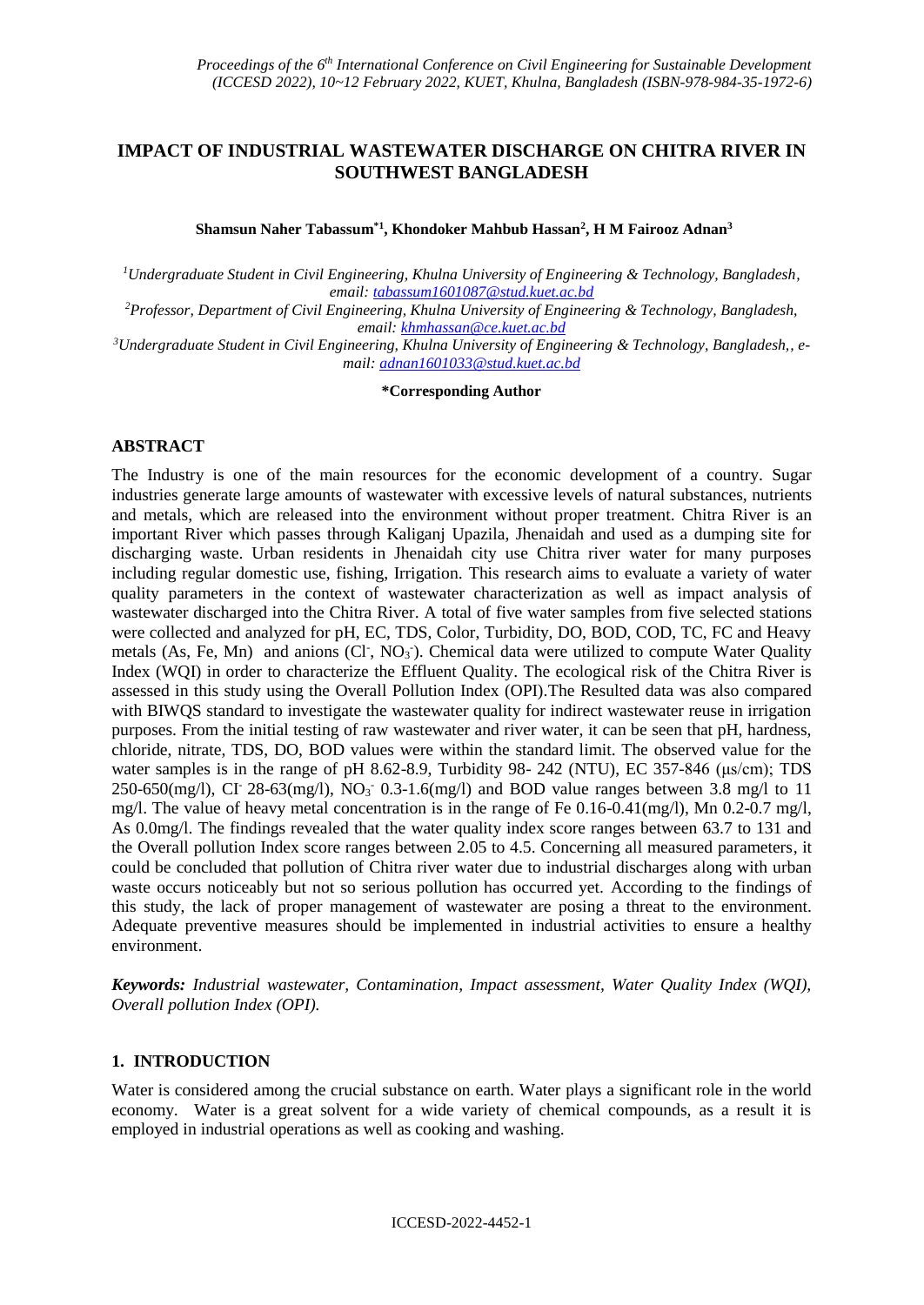The Chitra River is a significant source of surface water which flows through major cities in Khulna Division, Bangladesh. It flows through urban and industrial areas, carrying varying amounts of pollutant. Pollutant from household, factories, industries and other sources enters into water bodies and contaminating the surface water.

In this study, another aspect is physicochemical characteristics analysis of wastewater from industries like sugar industry. Sugar mill effluent contains a various type of chemical pollutants, including carbonate, bio carbonate, nitrate, phosphate, oil, and grease. Sugar industry wastewater is severely polluted because it exceeds the authorized limits for irrigation and domestic usage.

The nature of the contamination present in water quality must be evaluated in order to assess the environmental impact of the contamination and to determine if one treatment is more appropriate than another to eliminate pollutant properly. A characterization of the wastewater, which affords an extensive type of facts concerning the kind and awareness of the contaminants gift, ought to be achieved to decide the sort of infection concerned. In addition to preferred parameters which include pH and conductivity, the parameters that ought to be analysed are those who supply a concept of the content material of natural count number, nutrients (nitrogen and phosphorus), solids in suspension, the toxicity of the wastewater as regards microorganisms, further to greater precise parameters associated with the sort of interest generated through the effluent (metals, surfactants, sulphates etc.). Biological oxygen demand (BOD) has been extensively used to represent wastewater, despite the fact that this parameter is rather imprecise. On the contrary, the chemical oxygen demand (COD) is a simple calculation that measures all of the natural counts inside the water (each biodegradable and non-biodegradables).

In Bangladesh, due to rapid industrialization and urbanization, the problem of water contamination has increased tremendously so much so that a huge portion of total rivers have been found contaminated. The majority of rivers in underdeveloped nations near major cities serve as key drains for industrial pollution (Suthar *et al*., 2009). Wastewater from cities, drains, and industries degrades water resources, diminishes agricultural production, and has a negative impact on community wellbeing (Gomez-Baggethun *et al.*, 2013). Heavy metal pollution in river ecosystems, particularly in metropolitan areas, is a major problem across the world. The concentration of metals varies depending on the topography (Kumar *et al*. 2014). Industrial effluents, urban sewage, and agricultural runoff, among other things, are the principal contributors of heavy metal contamination. Heavy metal fixation in river water is used as an indicator of anthropogenic impact, and heavy metals represent a potential environmental hazard (Islam *et al*., 2015).

Rivers are a very dynamic ecology, and estimating water quality is a difficult undertaking. Prerequisites for any pollution reduction techniques are to estimating water quality. Some studies for estimating river water quality, Identification of the distribution of heavy metals, and identifying their specific impacts on aquatic ecosystems have been conducted on different Indian rivers by various researchers (Kaushik *et al*. 2009; Purkait et al. 2009; Jindal and Sharma, 2011; Banerjee and Gupta 2013; Haldar et al. 2014; Varekar *et al.* 2015).

The water quality index is the most dependable indicator of surface and groundwater contamination, and it may be used to carry out water quality monitoring programs (Dore, 2015). This index reflects the country's overall evaluation. The ability of a stream to sustain life is affected on many levels by its quality. Various experts in India have conducted several studies on surface or river water quality data. (Vasanthavigar *et al*. 2010; Jindal and Sharma 2011; Sharma and Kansal 2011; Sharma *et al*. 2014; Mishra *et al*. 2015a; Srivastava *et al*. 2017).

To have a better understanding of the water quality and natural state of the study area, a multivariate statistical approach analysis was conducted to discover potential sources assigning water bodies. The River Chitra contains numerous nonpoint and point sources of Contamination. It was found that the river water quality is deteriorating, but the actual factors may not be identified.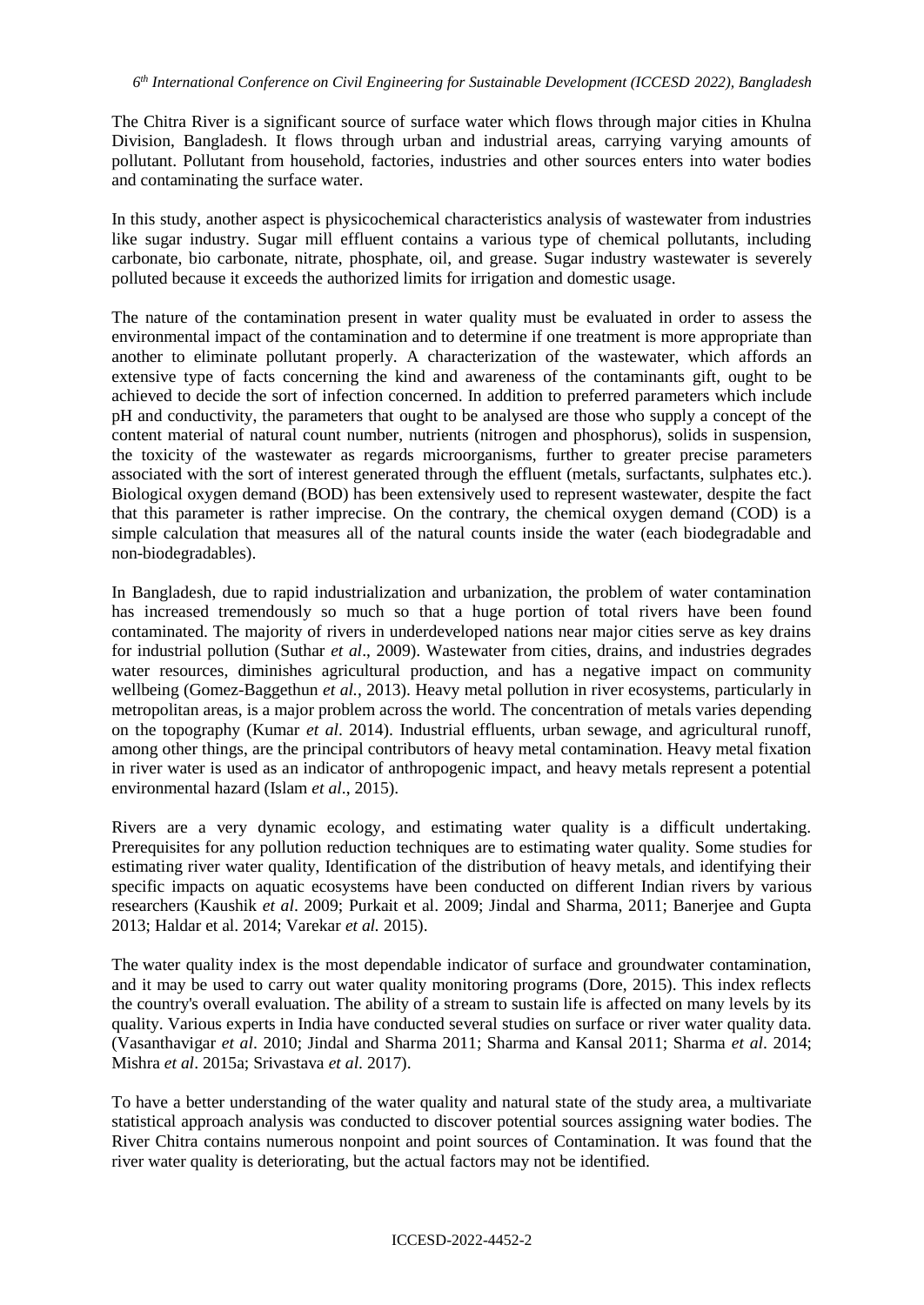As a result, the assessment of changes in river water quality over time and space has been employed as a reliable technique for water quality assessment. It is necessary to provide a full spatial–temporal estimation of the water fine of the Chitra River in southwest Bangladesh.

Every river body has a variety of water quality metrics that may be used to assess its condition. Weighted arithmetic index approach (Brown, McClelland, Deininder, & Tozer, 1970), National Sanitation Foundation Water Quality Index (NSFWQI) (Hoseinzadeh et al., 2014), Overall Index of Pollution (OIP) (Sargaonkar & Deshpande, 2003), and others are the most often used water quality indexes. The OIP aids in determining the water quality of surface water sources, particularly in Indian settings (Sargaonkar & Deshpande, 2003). The current study is the first of its kind in disclosing the surface water quality of the Chitra River based on the OIP to riverine system restoration, and recreational activities.

Therefore, this study aims at determining the physicochemical characteristics of wastewater from a sugar industry as well as impact analysis of wastewater discharged into the Chitra River. Another objective of this study is to investigate the wastewater quality for indirect wastewater reuse in irrigation purposes.

## **2. METHODOLOGY**

### **2.1 Study Area**

Prior to deciding on a study area, a reconnaissance survey was done to understand the background of this region's seasonal influences on the environment. The Chitra River basin is located at the southwest coastal section of Bangladesh, between latitude 29° 13′ 30″ N and longitude 77° 32′ 45″ E, and runs through Kaliganj upazila in Jhenaidah district and other parts of southwest Bangladesh. The Chitra River flows southeast from the lower Chuadanga and Darsana upazilas, passing through Darsana, Kaliganj, Jessore, Salikha, and Kalia upazilas before joining the Nabaganga in Gazirhat, Narail district. The combined flow then flows into the Bhairab river in Khulna's Daulatpur upazila. It has an average temperature of 11.2°C to 37.1°C and an annual rainfall of 1467 mm.

The majority of our country's industries are located near rivers and streams, allowing for unlimited water use. Sugar Industries, Brick manufacturing factory, food processing industries and urban wastewater are identified as the primary point sources of pollution along the Chitra river's banks that dump untreated effluents into the river in an indirect or direct manner. Due to the lack of a functional wastewater and sewage infrastructure in this area, wastewater generated by households and commercial establishments is also dumped directly and through its connecting channels into the river. The study area's location was chosen based on the following environmental significance:

- Along the river's stretch, there are industrial complexes, local companies, and eateries.
- Discharge of industrial and municipal waste together.
- Consequences for downstream consumers.

# Table 1: Description of sampling stations

| <b>Sampling Stations</b> | Sampling Description                             | Latitude               | Longitude    |
|--------------------------|--------------------------------------------------|------------------------|--------------|
| Sampling site-1          | Effluent from the Industry.                      | 23°23'38.0"N           | 89°08'09.4"E |
| Sampling site -2         | Wastewater from industry<br>area                 | 23°23'43.8"N           | 89°08'12.2"E |
|                          |                                                  |                        |              |
| Sampling site-3          | Point of mixing wastewater<br>with surface water | $23^{\circ}23'46.9''N$ | 89°08'26.9"E |
| Sampling Site-4          | Point of mixing wastewater<br>with surface water |                        | 89°08'26.8"E |
| Sampling Site-5          | Downstream of the river                          | $23^{\circ}23'45.5''N$ | 89°08'28.1"E |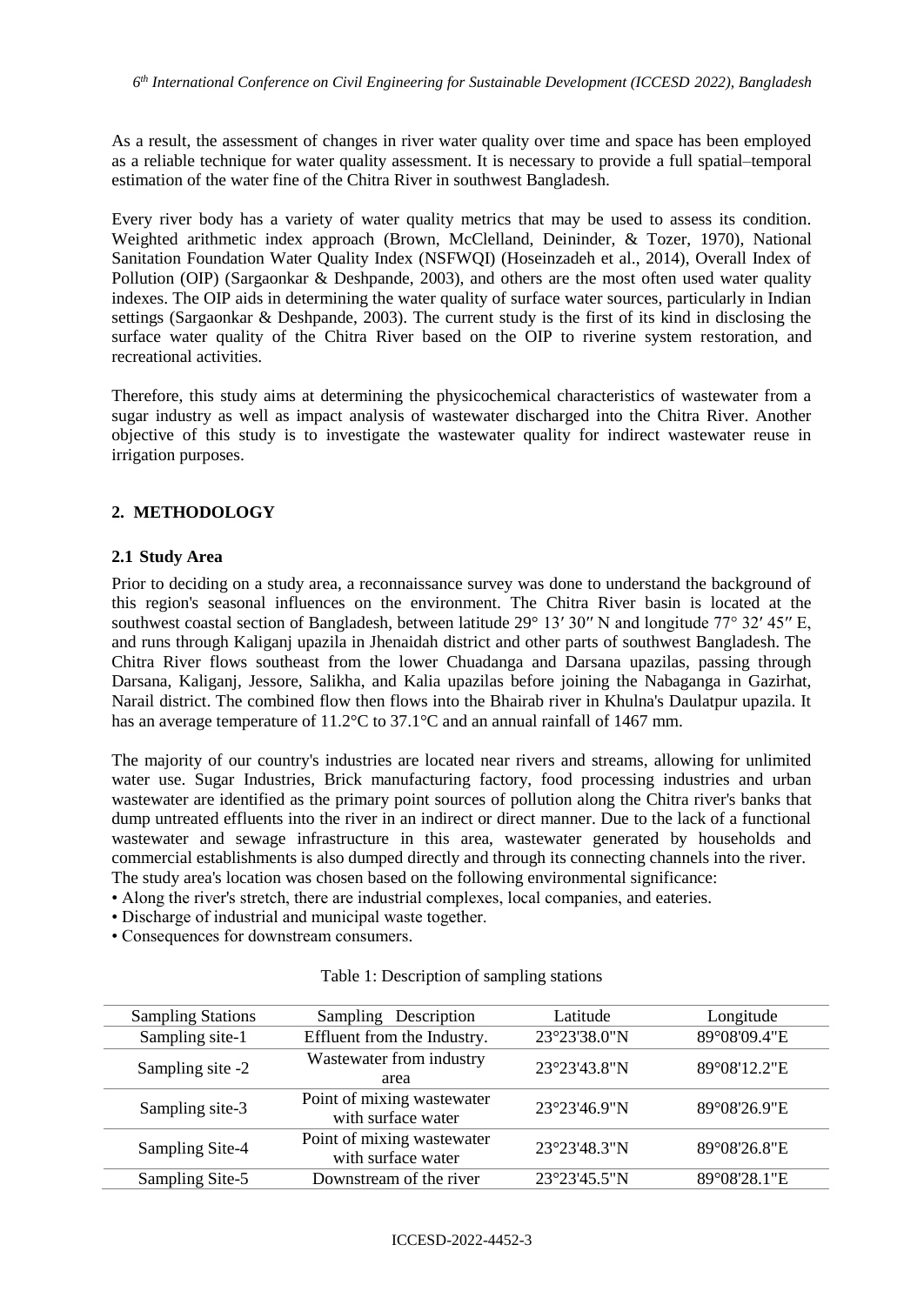*6 th International Conference on Civil Engineering for Sustainable Development (ICCESD 2022), Bangladesh*



Fig. 1 Sampling stations (S1 to S5); map of Chitra River in Jhenaidah, Southwest Bangladesh

# **2.2 Sampling, preservation and preparation of water sample**

Prior to the selection of sampling stations a well researched reconnaissance survey was carried out. Samples were collected from 5 sampling stations based on the characteristic features of the locations along the industrial area and the Chitra River. Samples were taken at the month of October according to standard method guidelines. Water was contained in high-density plastic containers with a capacity of 1 L. All samples were refrigerated prior to transport to laboratory for examination. The samples are then carefully transported to the laboratory and tested immediately.

# **2.3 Analysis of various water quality parameter**

Temperature, electric conductivity, PH, chloride content, alkalinity, Hardness, turbidity, total solid, total dissolved solid, suspended solid, dissolved oxygen, BOD, COD, TC, FC are some of the physical, chemical, and biological characteristics that have been measured and evaluated. In addition, the concentrations of As, Fe, Mn, and Na<sup>+</sup> in industrial effluent and surface water are determined. Physicochemical variables including as pH, EC, and TDS were measured directly. The American Public Health Association recommended that biochemical oxygen demand, chemical oxygen demand, total hardness, chloride, sodium,and nitrate be measured (APHA 2005).

Heavy metals testing was done on water samples. The amounts of heavy metals including iron and manganese were measured using an atomic absorption spectrophotometer.

# **2.4 Statistical Analysis**

# **2.4.1 Water quality index**

The water quality index is a mathematical approach for computing a single value from a sequence of test results. The index result indicates the water quality in a particular water basin, such as stream, lake, or river.

To detect changes in the water's ecology, it's necessary to track water quality over time. This water quality index can be applied to track and assess changes in the watershed over time, as well as provide an indicator of the watershed's health at different times in time. A variety of physicochemical factors can be applied to compute WQI. For calculating WQI, 8 significant physicochemical variables that are most likely to influence Chitra river water quality were chosen and applied in the following equation (Harkins 1974; Mohanta and Patra 2000; Kesharwani *et al.*2004*)*: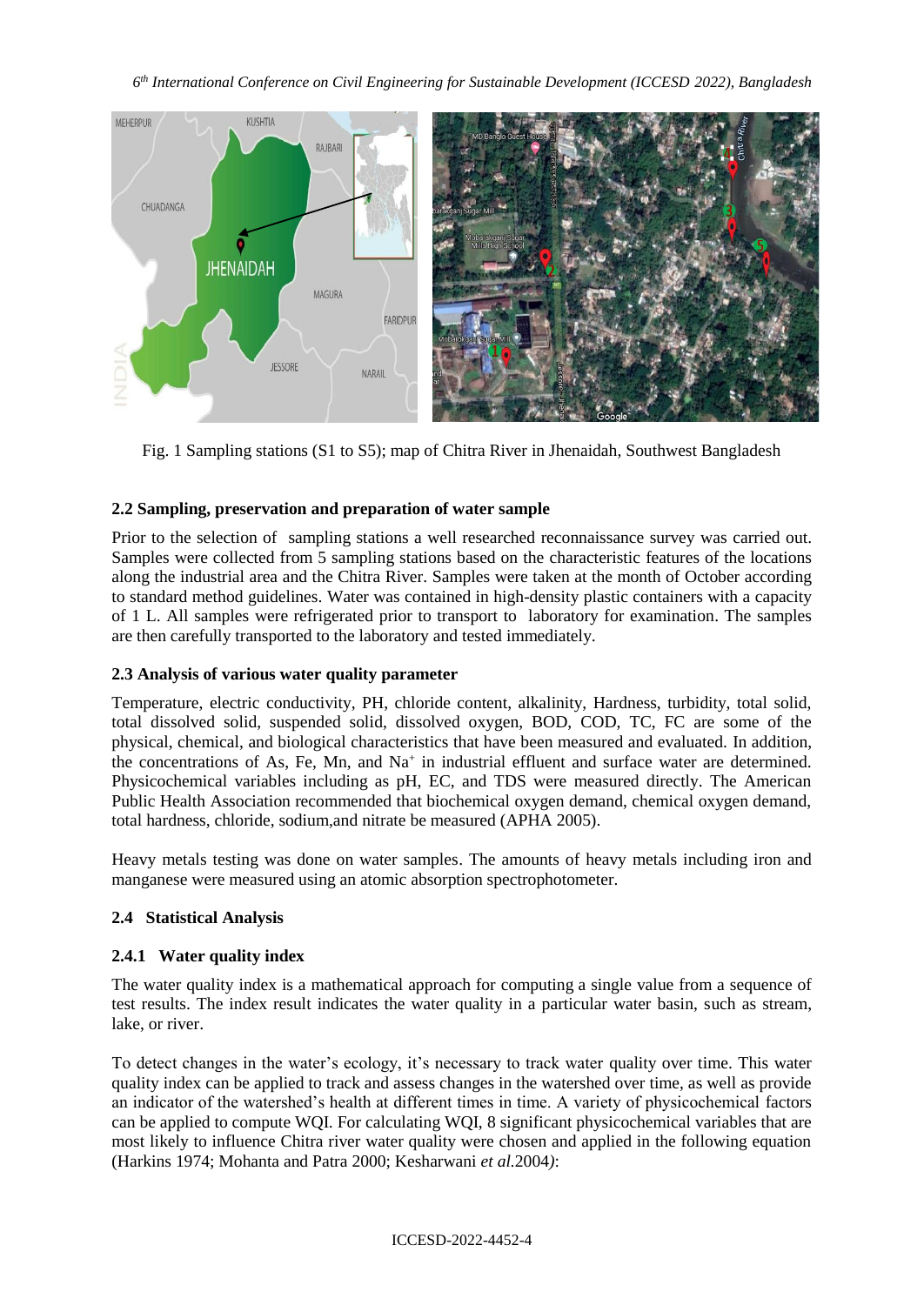$$
WQI = \sum_{i=1}^{n} WiQi
$$
  
\n
$$
Qi = 100 * \frac{Va - Vi}{Vs - Vi}
$$
 (1)

Where *Va* denotes the actual value in a water sample, *Vi* denotes the ideal value (0 for all variables except DO and pH, which are 14.6 mg/L and 7.0, respectively), and Vs denotes the standard value. According to Jindal and Sharma (2011): The WQI of water is classified as excellent (0–24), good  $(25–49)$ , poor  $(50–174)$ , very poor  $(75–99)$ , and unfit for human consumption  $(2100)$ .

### **2.4.2 OIP INDEX**

In relation to the highest permissible limit, the pollution index was utilized to calculate the increase in heavy metal concentration in wastewater released into the environment. The pollution index was used to calculate a rise in the amounts of heavy metals in wastewater discharged into inland surface water compared to the highest allowable limit**.**

Several of the study conclusions have used this comprehensive pollution index to classify water quality (Zhao *et al*. 2012). It is estimated using the following equations:

 $P_i$  = (measured concentration of individual parameter)  $\div$  (standard permissible concentration of *parameter)*

$$
OIP = \sum_{i=1}^{n} \text{Pi} \tag{2}
$$

Where  $P_i$  = Pollution index for the i<sup>th</sup> parameters and n=numbers of parameters. Sargaonkar and Deshpande (2003) classified the water pollution into 5 classes on the basis of the OIP.

| Water quality status | CLASS | <b>OIP INDEX</b> |  |
|----------------------|-------|------------------|--|
| Excellent            |       |                  |  |
| Acceptable           |       |                  |  |
| Slightly polluted    |       |                  |  |
| Polluted             | - 14  |                  |  |

#### **3. RESULTS AND DISCUSSION**

#### **3.1 Physicochemical variables of Industrial Wastewater and Chitra River water**

The analytical results of physicochemical variables, metal ions were summarized and transformed into expressive statistical parameters. The pH level of water sample indicates whether it is alkaline or acidic. pH level in the study area ranged from 8.62 to 8.9. The value of pH ranged between 6.5 to 8.5 , which is considered normal (ECR 1999). The salinity of river water as well as any salts, minerals, metals, anions or cations dissolved in it are measured in TDS and EC (singh et al. 2008). The EC values were in the range of 499 to 1200 s/cm. TDS concentrations ranged from 250 to 650 mg/l. Turbidity in the studied region ranged from 98 to 242 NTU, above the allowed limit. The BOD value ranges from 3.8 to 11 and the COD value ranges from 100 to 199, all of which are within the acceptable range. The Cl content recorded at different places ranged from 28 to 63, which is well within the allowed limit. Chloride levels in the river rose as a result of the addition of sewage and domestic garbage.  $SO_4^2$  and are  $NO_3^2$  important surface water indicators that represent the level of pollution and anthropogenic load in river water (suthar et al. 2010). They are found within the allowable range.

The graphical representations of the summarized results from laboratory test of all samples are shown in below: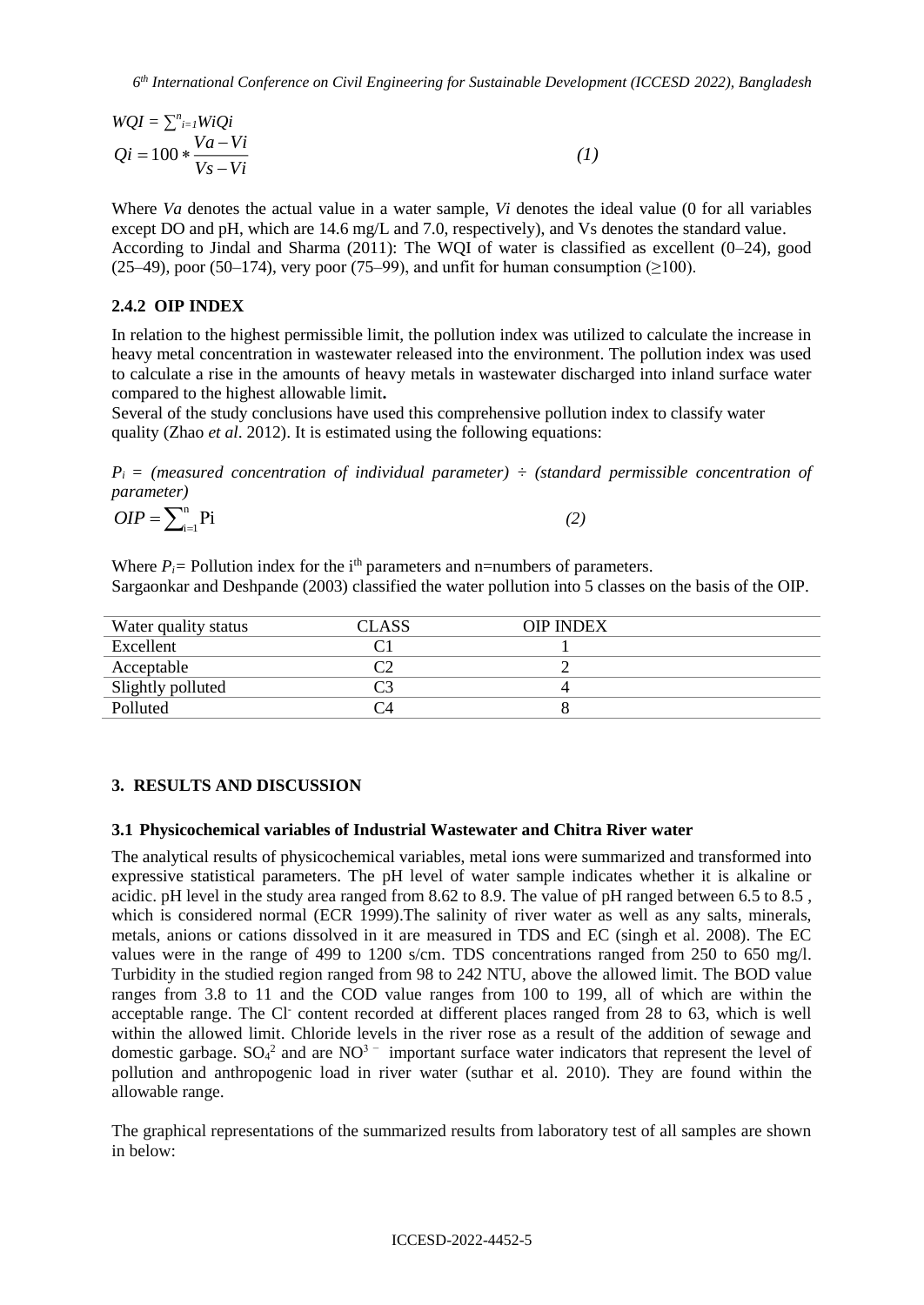

Figure 2: Comparison of EC, TDS, BOD, COD, Nitrate and Hardness with ECR'97 standard

Water samples from industry wastewater and Chitra River was examined quantitatively for the concentrations of metals such as Fe, Mn and As by using atomic absorption spectrophotometer and the values are found within the allowable range. Fe is a crucial metal for humans and other living organisms. Mn is involved in a number of physiological activities in humans. Mn may cause discomfort and lend a peculiar metallic taste and colouring to water used in household activities if it is present in excessive concentrations (Postawa *et al*. 2013).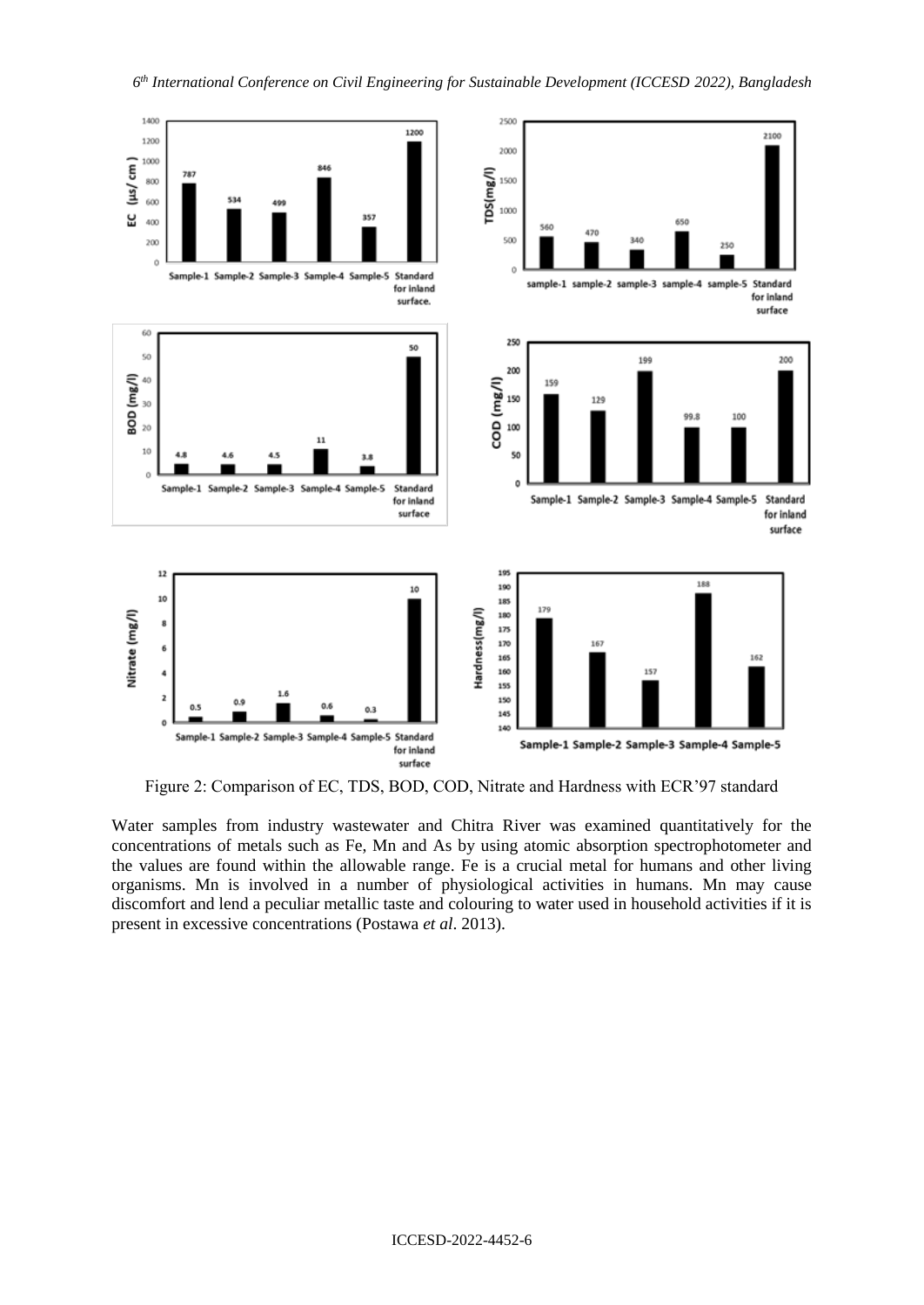

Figure 3: Comparison of Na<sup>+</sup>, Cl<sup>-</sup>, Fe and Mn with ECR'97 standard

The laboratory test results of wastewater from Sugar mill area and Chitra River water samples are shown in Table 2-

All the five samples are collected and a number of Physical and chemical properties were tested for characterization of wastewater and assessment the water quality of alongside Chitra River. This table revealed that the parameters used for determination of suitability of indirect reuse of wastewater were in the permissible limit. So, this wastewater can also be used indirectly for irrigation purposes.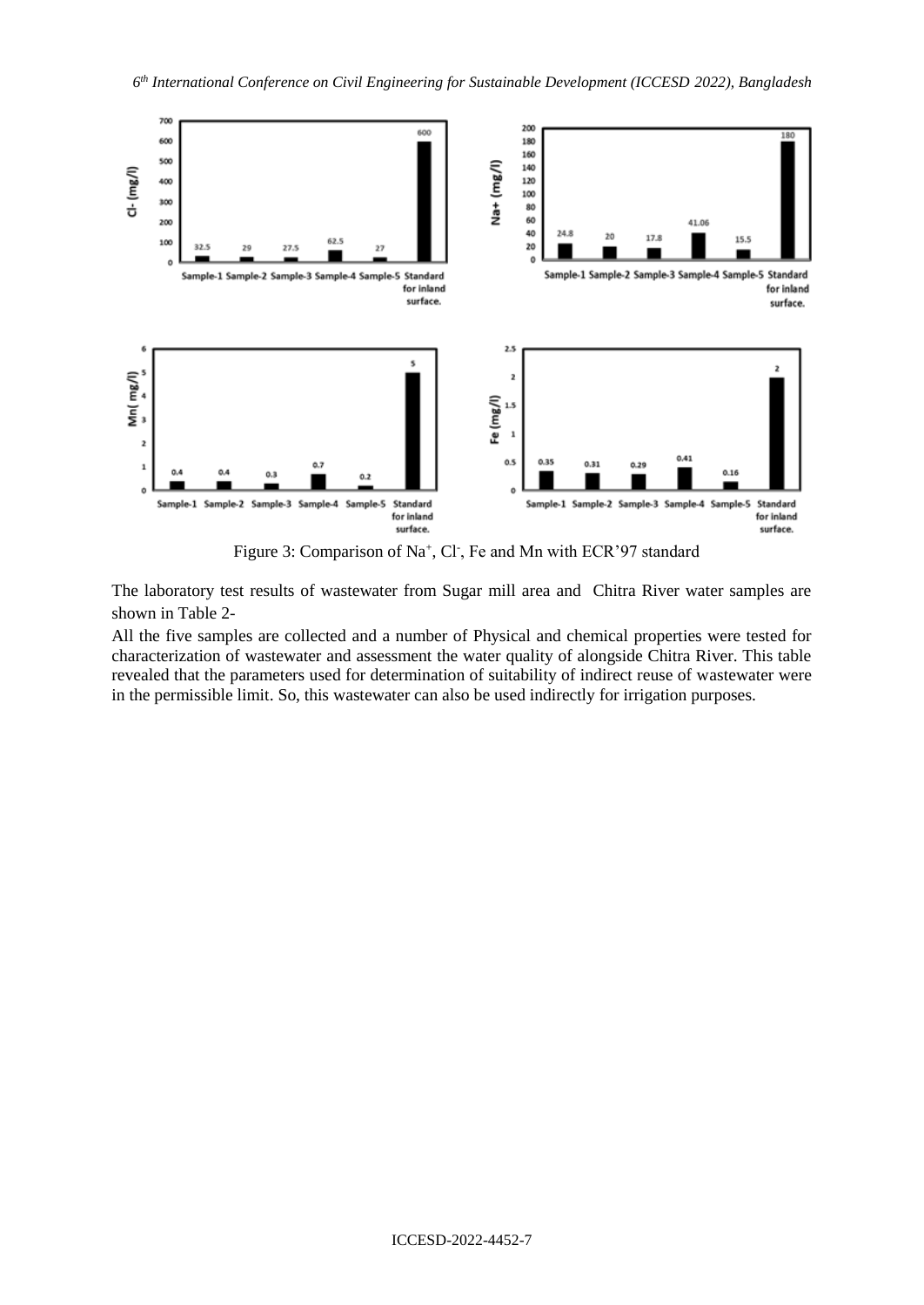| Parameters                     | Sample<br>no-01 | Sample<br>$no-02$ | Sample<br>$no-03$ | Sample<br>$no-04$ | Sample<br>$no-05$ | Standard value for<br>inland surface (ECR<br>1997) |
|--------------------------------|-----------------|-------------------|-------------------|-------------------|-------------------|----------------------------------------------------|
| pH                             | 8.9             | 8.88              | 8.85              | 8.62              | 8.72              | $6.5 - 9$                                          |
| $EC (\mu \overline{S/cm)}$     | 787             | 787               | 499               | 846               | 357               | 1200                                               |
| $TDS$ (mg/l)                   | 560             | 470               | 340               | 650               | 250               | 2100                                               |
| $\overline{\text{TSS}}$ (mg/l) | 130             | 110               | 90                | 1160              | 5                 | 150                                                |
| <b>TURBIDITY</b>               | 179             | 143               | 143               | 242               | 98                | 10                                                 |
| (NTU)                          |                 |                   |                   |                   |                   |                                                    |
| COLOR (Pt-co)                  | 897             | 523               | 366               | 1490              | 128               | $\overline{\phantom{0}}$                           |
| DO(mg/l)                       | 6.2             | 6.0               | 6.0               | 5.5               | 5.5               | $4.5 - 8$                                          |
| $BOD$ (mg/l)                   | 4.8             | 4.6               | 4.5               | 11                | 3.8               | 50                                                 |
| $COD$ (mg/l)                   | 159             | 138               | 129               | 199               | 100               | 200                                                |
| <b>NITRATE</b><br>(mg/l)       | 0.5             | 0.9               | 1.6               | 0.6               | 0.3               | 10                                                 |
| <b>HARDNESS</b><br>(mg/l)      | 179             | 167               | 157               | 188               | 162               | $\overline{\phantom{0}}$                           |
| $Na^+(mg/l)$                   | 24.8            | 20                | 17.8              | 41.06             | 15.5              | < 180                                              |
| $Cl^-(mg/l)$                   | 33              | 29                | 28                | 63                | 27.0              | 600                                                |
| $\overline{F}e$ (mg/l)         | 0.35            | 0.31              | 0.29              | 0.41              | 0.16              | 2.0                                                |
| $Mn$ (mg/l)                    | 0.4             | 0.4               | 0.3               | 0.7               | 0.2               | 5.0                                                |
| As $(mg/l)$                    | $\overline{0}$  | $\overline{0}$    | $\overline{0}$    | $\overline{0}$    | $\overline{0}$    | 0.2                                                |
| TC (N/100ml)                   | 42              | 46                | $\overline{51}$   | 60                | 90                | $\overline{\phantom{0}}$                           |
| FC (N/100 ml)                  | 20              | 22                | 30                | 32                | 62                | $\overline{\phantom{0}}$                           |

Table 2: Tested results of physicochemical variables, units, and standards for inland Surface (ECR 1997)

# **3.2 WQI INDEX**

In this study physicochemical parameter such as pH, EC, TDS, BOD, COD, Turbidity, Hardness, NO<sup>3−</sup>, Cl<sup>−</sup> were chosen for WQI calculation. This set of values indicate that WQI was very poor at Sampling station-1 and Sampling station-2 due to a lack of wastewater treatment. The water quality of the Chitra River at Sampling station 3 and Sampling station-5 was determined to be "poor" while samples from Sampling station-4 were found to be Unfit for human consumption as a lot of waste is dumped at this point.," which could be due to a lack of effluent treatment.

The summary of WQI calculation is given below in a tabular form.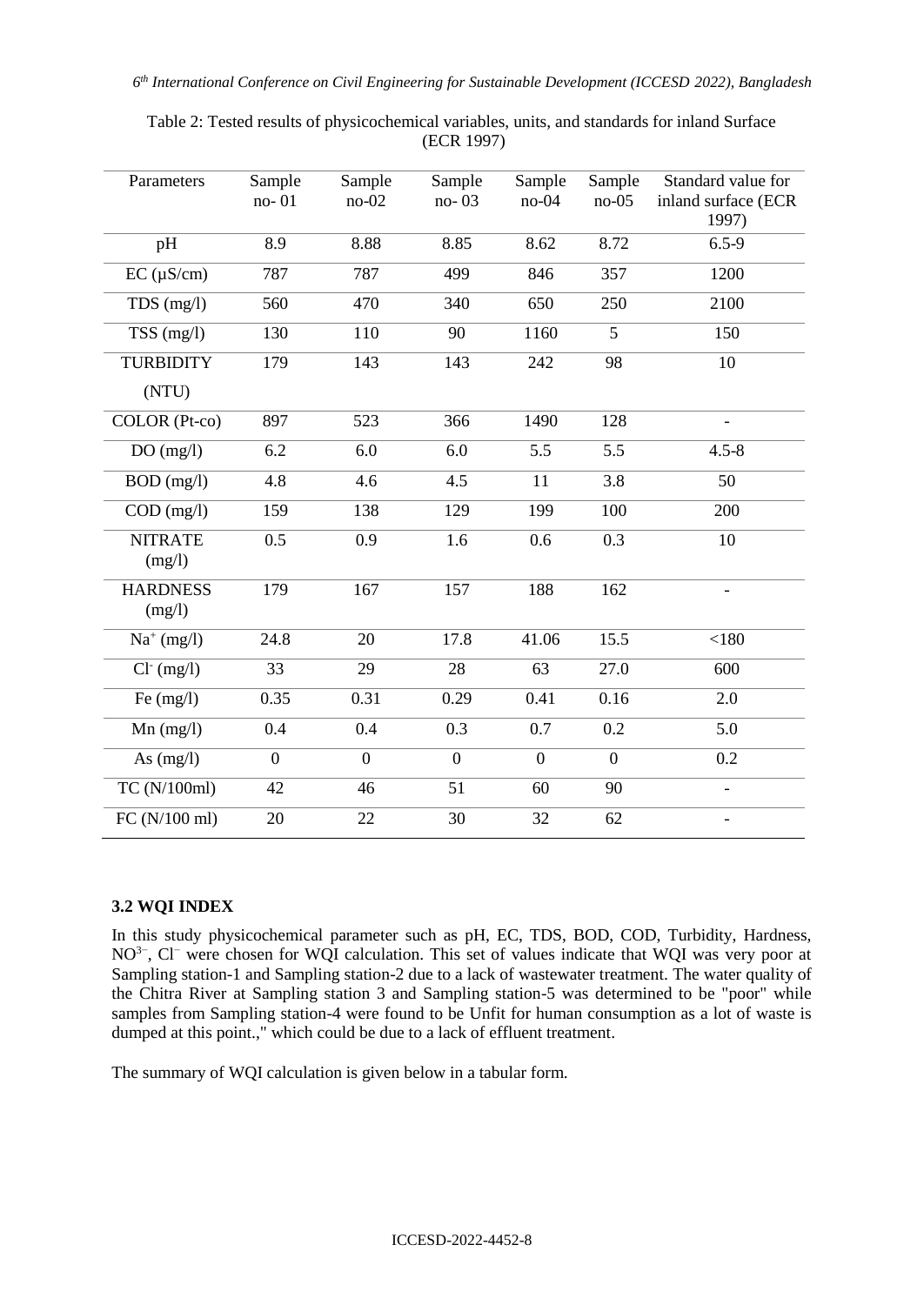| <b>Sampling Stations</b> | WQI SCORE | <b>Water Quality Status</b> |
|--------------------------|-----------|-----------------------------|
| Sample No-01             | 99.6      | Very poor                   |
| Sample No-02             | 92.6      | Very poor                   |
| Sample No-03             | 74.46     | Poor                        |
| Sample No-04             | 131       | Unfit for human             |
|                          |           | consumption                 |
| Sample No-05             | 63.7      | Poor                        |

#### Table 3: WQI INDEX

## **3.3 OIP INDEX**

In this study, OIP index revealed the pollution status of Chitra River. The water quality of the Chitra River at Sampling station-3 and Sampling station-5 was determined to be in the acceptable limit, while samples from sampling station-4 were found to be polluted. The summary of OIP values of water samples from five different sampling sites was shown in Table-4.

| <b>Sampling Stations</b> | <b>OIP SCORE</b> | <b>CLASS</b>   | <b>Pollution Status</b> |
|--------------------------|------------------|----------------|-------------------------|
| Sample No-01             | 3.5              | C <sub>3</sub> | Slightly polluted       |
| Sample No-02             | 3.0              | C3             | Slightly polluted       |
| Sample No-03             | 2.75             |                | Acceptable              |
| Sample No-04             | 4.5              |                | Polluted                |
| Sample No-05             | 2.05             |                | Acceptable              |

### Table 4: OIP INDEX

## **4. CONCLUSIONS**

In this present study, two wastewater sample from industry area and three water samples from Chitra River are collected and tested to characterize sugar industry effluent and to analysis the impact after being contaminated with surface water. Maximum physicochemical parameter of the water samples both from industry and Chitra River was observed to be in the permissible range. Only turbidity, colour and COD value at some sampling stations exceeds the permissible range.

From the finding of the WQI index, the quality of the effluent from sugar industry was very poor and two sampling points of Chitra river where industrial wastewater along with urban waste dump are found bad water quality. OIP index revealed that effluent from sugar industry can be classified into C3 (slightly polluted) category as they are found polluted and the river water can be categorized into C2 (acceptable) category as they are found in acceptable limit.

#### **ACKNOWLEDGEMENTS**

We are grateful to Khulna University of Engineering and Technology for providing financial and laboratory support for this research wok for the B.Sc. Engineering (Civil) Degree.

## **REFERENCES**

APHA, AWWA, WEF. (2012).The standard method for the examination of water and wastewater (22 Ed.) Washington, DC. ISBN 978-087553-013-0.

Ali, M. M., Ali, M. L., Islam, M. S., & Rahman, M. Z. (2016). Preliminary assessment of heavy metals in water and sediment of Karnaphuli River, Bangladesh. *Environmental Nanotechnology, Monitoring & Management*, *5*, 27-35.